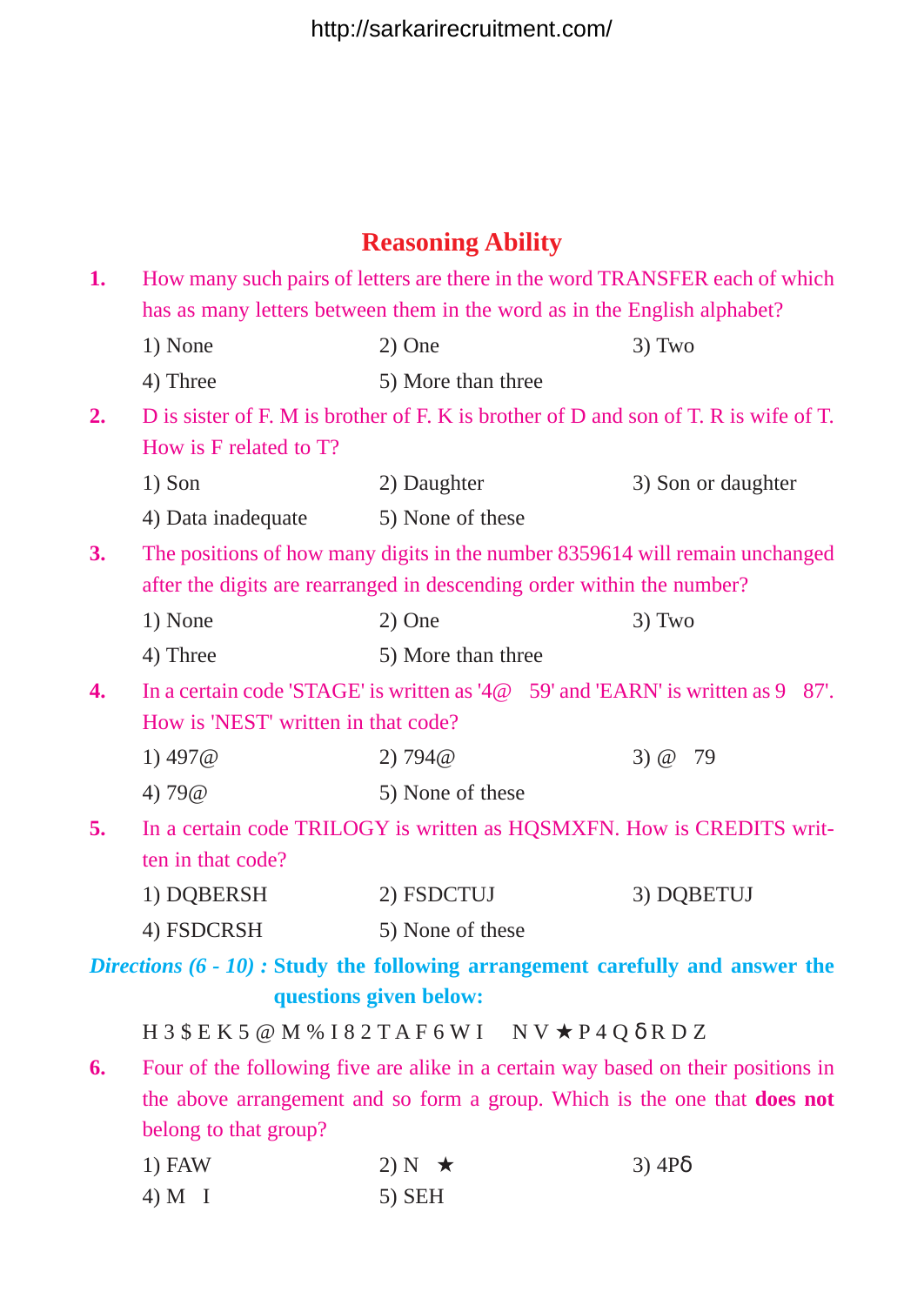| 7.         | How many such symbols are there in the above arrangement each of which is<br>immediately preceded by a number and immediately followed by a letter? |                                                                                                                                                    |          |  |  |
|------------|-----------------------------------------------------------------------------------------------------------------------------------------------------|----------------------------------------------------------------------------------------------------------------------------------------------------|----------|--|--|
|            | 1) None                                                                                                                                             | $2)$ One                                                                                                                                           | $3)$ Two |  |  |
|            | 4) Three                                                                                                                                            | 5) More than three                                                                                                                                 |          |  |  |
| 8.         |                                                                                                                                                     | Which of the following is the fifth to the left of the sixteenth from the left end                                                                 |          |  |  |
|            | of the above arrangement?                                                                                                                           |                                                                                                                                                    |          |  |  |
|            | 1)2                                                                                                                                                 | $2)$ $\odot$                                                                                                                                       | 3)8      |  |  |
|            | 4)6                                                                                                                                                 | 5) None of these                                                                                                                                   |          |  |  |
| 9.         | If all the symbols and numbers are dropped from the above arrangement which                                                                         |                                                                                                                                                    |          |  |  |
|            | of the following will be the fourteenth from the right end?                                                                                         |                                                                                                                                                    |          |  |  |
|            | 1) T                                                                                                                                                | 2) K                                                                                                                                               | 3) N     |  |  |
|            | $4)$ P                                                                                                                                              | 5) None of these                                                                                                                                   |          |  |  |
| <b>10.</b> | How many such numbers are there in the above arrangement each of which is                                                                           |                                                                                                                                                    |          |  |  |
|            | immediately preceded by a letter but not immediately followed by a letter?                                                                          |                                                                                                                                                    |          |  |  |
|            | 1) None                                                                                                                                             | 2) One                                                                                                                                             | $3)$ Two |  |  |
|            | 4) Three                                                                                                                                            | 5) More than three                                                                                                                                 |          |  |  |
|            |                                                                                                                                                     | <i>Directions</i> $(11 - 15)$ : In these questions, certain symbols have been used to indi-                                                        |          |  |  |
|            |                                                                                                                                                     | cate relationships between elements as follows:                                                                                                    |          |  |  |
|            |                                                                                                                                                     | $P \odot Q'$ means $P$ is neither greater than nor equal to Q.                                                                                     |          |  |  |
|            |                                                                                                                                                     | "P \$ Q' means "P is neither smaller than nor equal to Q.                                                                                          |          |  |  |
|            | 'P @ Q' means 'P is not smaller than Q.                                                                                                             |                                                                                                                                                    |          |  |  |
|            | $P\%$ Q means P is not greater than Q.                                                                                                              |                                                                                                                                                    |          |  |  |
|            |                                                                                                                                                     | $P \star Q'$ means $P$ is neither greater than nor smaller than Q.                                                                                 |          |  |  |
|            |                                                                                                                                                     | In each question, four statements showing relationships have been given, which                                                                     |          |  |  |
| are        |                                                                                                                                                     | followed by three conclusions I, II and III. Assuming that the given statements<br>are true, find out which conclusion(s) is /are definitely true? |          |  |  |
| 11.        | <b>Statement:</b>                                                                                                                                   |                                                                                                                                                    |          |  |  |
|            |                                                                                                                                                     |                                                                                                                                                    |          |  |  |
|            | $R$ % T, T $\odot$ K, K $$$ M, M $\odot$ V<br><b>Conclusions:</b><br>II. R $\odot$ K<br>III. $K \$ V<br>I. $M \odot T$                              |                                                                                                                                                    |          |  |  |
|            | 1) None is true                                                                                                                                     | 2) Only I and II are true                                                                                                                          |          |  |  |
|            | 3) Only II and III are true                                                                                                                         | 4) Only I and III are true                                                                                                                         |          |  |  |

5) All I, II and III are true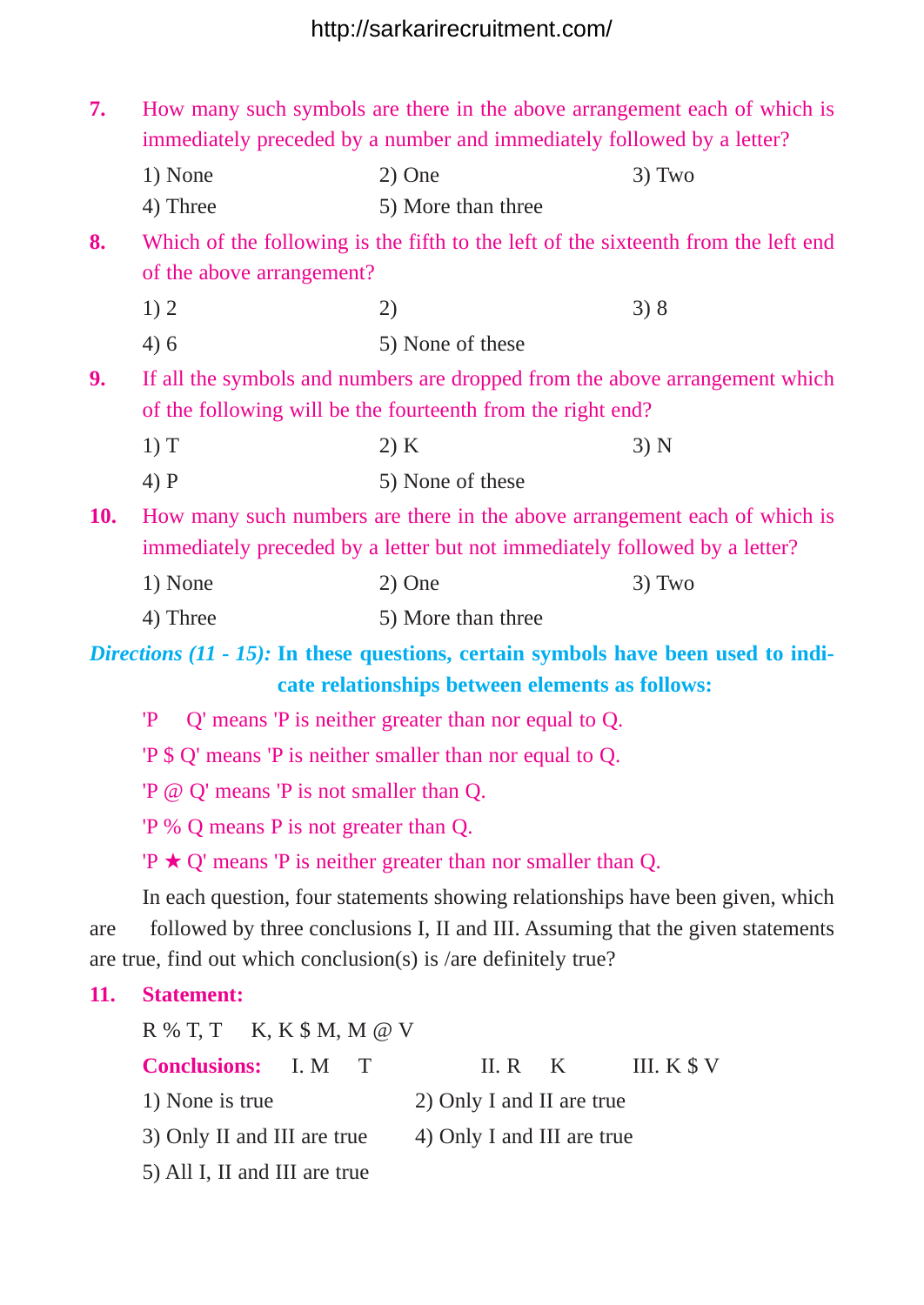## http://sarkarirecruitment.com/

| 12.                                 | <b>Statements:</b>                             |                                                 |                            |  |
|-------------------------------------|------------------------------------------------|-------------------------------------------------|----------------------------|--|
|                                     | W \$ N N @ R, R @ K, K % F                     |                                                 |                            |  |
|                                     | <b>Conclusions:</b> $I. F \star R$             | II. R $$W$                                      | III. $N \odot K$           |  |
|                                     | 1) None is true                                | 2) Only I is true                               | 3) Only II is true         |  |
|                                     |                                                | 4) Only III is true 5) Only II and III are true |                            |  |
| <b>13.</b>                          | <b>Statements:</b>                             |                                                 |                            |  |
|                                     | $F \omega M$ , M % W, W \$ R, R $\odot$ V      |                                                 |                            |  |
|                                     | <b>Conclusions:</b> I. V \$ M                  | II. $F$ \$ W                                    | III. $R \odot F$           |  |
|                                     |                                                | 1) None is true 2) Only I is true               | 3) Only II is true         |  |
|                                     | 4) Only III is true 5) Only I and III are true |                                                 |                            |  |
| 14.                                 | <b>Statements:</b>                             |                                                 |                            |  |
| $B$ \$ D, D @ M, M % K, K $\odot$ R |                                                |                                                 |                            |  |
|                                     | <b>Conclusions:</b> I. R \$ M                  | II. $K@D$                                       | III. $B \$M$               |  |
|                                     | 1) Only I and II are true                      |                                                 | 2) Only I and III are true |  |
|                                     | 3) Only II and III are true                    |                                                 |                            |  |
|                                     | 4) All I, II and III are true                  | 5) None of these                                |                            |  |
| 15.                                 | <b>Statements:</b>                             |                                                 |                            |  |
|                                     | $N@W, W\star K, K@V, V$F$                      |                                                 |                            |  |
|                                     | <b>Conclusions:</b><br>I. $K\star N$           | II. $K@N$                                       | III. F©W                   |  |
|                                     | 1) Only I is true 2) Only II is true           |                                                 | 3) Only III is true        |  |
|                                     | 4) Only either I or II is true                 |                                                 | 5) None of these           |  |

*Directions (16-20)* **Study the following information carefully and answer the questions given below:**

P.Q.R.S.T.V.W and Z are sitting around a circle facing the centre. S is second to the right of V who is third to the right of T.Q. is second to the left of T and fourth to the right of Z, W is third to the right of P who is not an immediate neighbour of T.

**16.** Four of the following five are alike in a certain way based on their positions is the above arrangement and so form a group. Which is the one that does not belong to that group?

| $1)$ ZRV | $2)$ SPQ | 3) VZP |
|----------|----------|--------|
| 4) TWR   | 5) QWT   |        |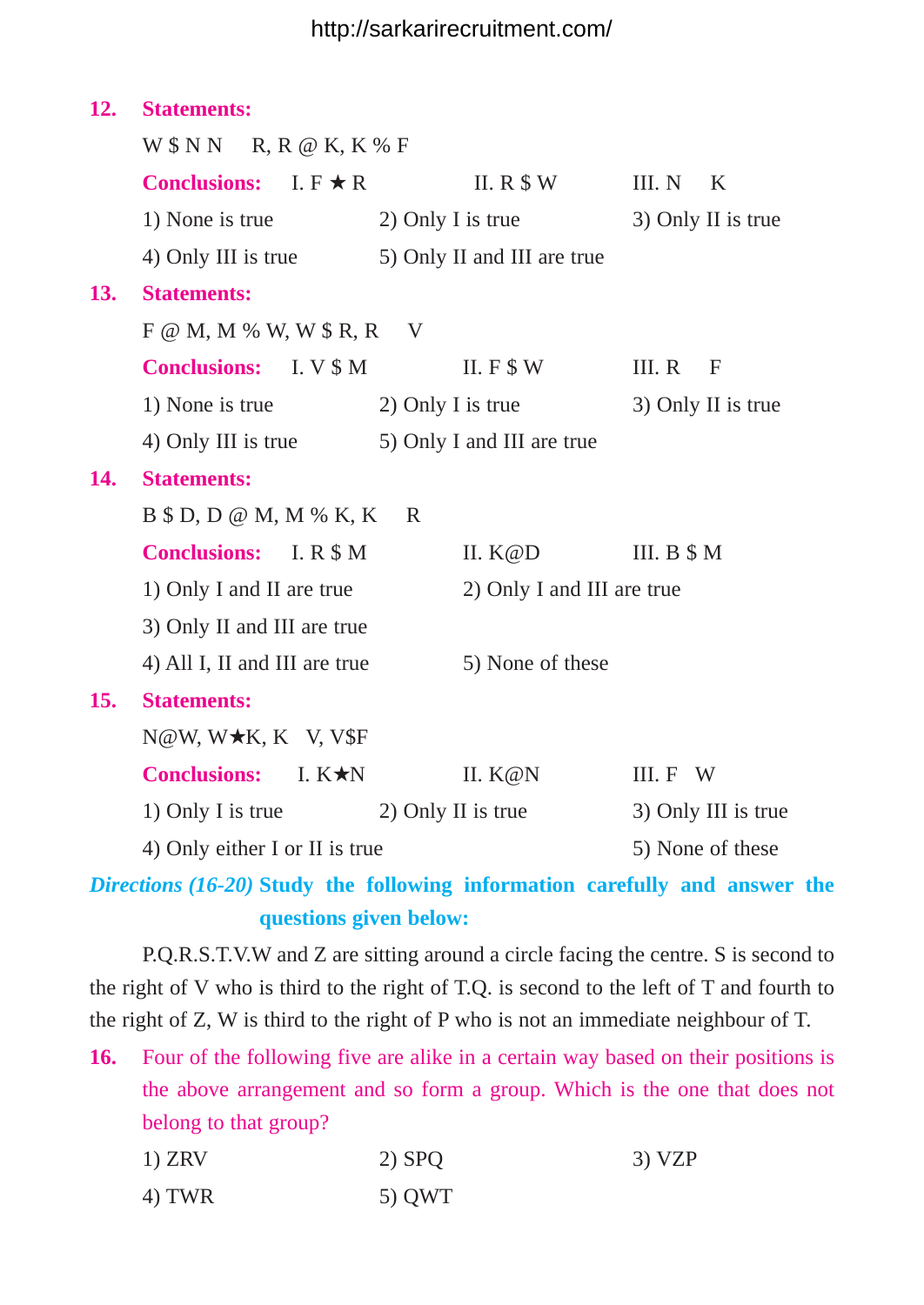## http://sarkarirecruitment.com/

| Who is to the immediate left of W?<br><b>17.</b>                                                  |                    |        |
|---------------------------------------------------------------------------------------------------|--------------------|--------|
| $1)$ Q                                                                                            | 2) T               | $3)$ S |
| 4) Data inadequate                                                                                | 5) None of these   |        |
| Who is second to the left of $\mathbb{R}$ ?                                                       |                    |        |
| $1)$ T                                                                                            | $2)$ Q             | 3)W    |
| 4) Data Inadequate                                                                                | 5) None of these   |        |
| Who is fourth to the left of P?                                                                   |                    |        |
| 1) R                                                                                              | 2) Z               | 3)W    |
| $(4)$ T                                                                                           | 5) Data inadequate |        |
| In which of the following pairs is the first person sitting to the immediate right.<br><b>20.</b> |                    |        |
| of the second person?                                                                             |                    |        |
| 1) SQ                                                                                             | TW                 | 3) ZV  |
|                                                                                                   |                    |        |

4) PS 5) OW

*Directions (21-25):* **Study the following information carefully and answer the questions given below:**

Following are the conditions for selecting Manager- Accounts in an organisation.

The Candidate must:

- i. be at least 28 years and not more than 33 years as on 01.06.2010.
- ii. be agraduate with at least 55 percent marks.
- iii. be a post graduate dergee/ diploma holder in financial management with atleast 60 percent marks.
- iv. have post qualification work experience of atleast seven years in the Finance department of an organisation.

v. have secured 40 percent marks in the personal interview.

In the case of a candidates who satisfies all the conditions EXCEPT:

A) at (iii) above but has completed CA/ICWA/CFA after his/ her graduation, the case is to be referred to executive Director- Finance.

B) at (v) above but has secured atleast 35 percent marks in the personal interview and at least 65 percent marks in graduation. The case is to be referred to General Manager - Finance.

In each question below are given details of one candidate. You have to take one of the following courses of action based on the information provided and the conditions and sub- conditions given above and mark the number of that course of action as